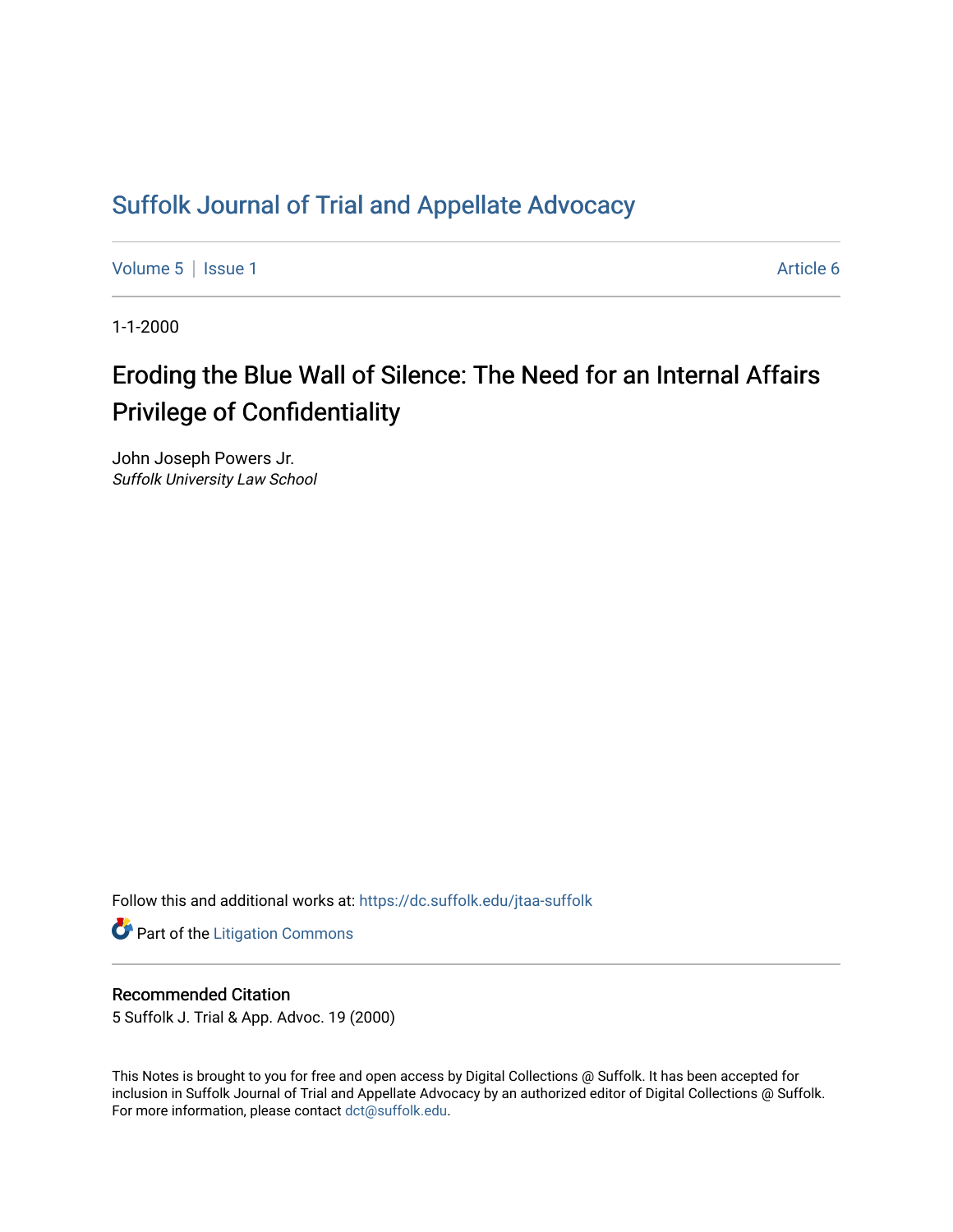### **ERODING THE BLUE WALL OF SILENCE: THE NEED FOR AN INTERNAL AFFAIRS PRIVILEGE OF CONFIDENTIALITY**

*"I think it's obvious this matter would have been much easier to deal with if everyone had told the truth to begin with."'*

#### I. INTRODUCTION

The above quote by Boston Police Commissioner Paul Evans reflects the Department's frustration with its investigation into the beating of Officer Michael Cox, a recent police misconduct case in Massachusetts.<sup>2</sup> Highly publicized incidents such as the Michael Cox beating, the shooting of Amadou Diallo in New York, the attack on Rodney King by a group of Los Angeles police officers, as well as other cases of corruption, racism, and abuses have fed the public's dissatisfaction with the management of police power in the United States. $3$  Reflecting this shift in public opinion, civil rights groups, and especially the press, have

*3 See* Tracy Tully and Alice McQuillan, *Congress Probe of NYPD Brutality Urged,* N.Y. **DAILY NEWS,** Mar. 2, 1999, at 24, available in 1999 WL 3426621 (describing calls for legislative reform in response to shooting of unarmed suspect by police officers); Jamison S. Prime, Note, *A Double-Barreled Assault: How Technology and Judicial Interpretations Threaten Public Access to Law Enforcement Records,* 48 **FED.** COMM. **L.J.** 341, 350 (1996) (reviewing incidents of police misconduct and their effects on public perception in different municipalities).

<sup>&#</sup>x27;Brian MacQuarrie, *Two Found Liable in Beating of Fellow Officer, A Third Policeman Also Implicated; Another Cleared,* **BOSTON GLOBE,** Dec. 23, 1998, at **Al,** available in 1998 WL 22240828.

<sup>&</sup>lt;sup>2</sup> See id. Cox, a black plainclothes member of the Boston Police Gang Unit, was reportedly beaten by a group of fellow officers who mistook him for a shooting suspect. *Id.* Nearly four years passed before the Boston Police disciplined any of the suspect officers. *Id.* Commissioner Evans cited the refusal of police officers brought before the Department's Internal Affairs Division as a major obstacle in the investigation. *Id.* During this period, Officer Cox filed suit against Evans and the Boston Police Department accusing them of a pattern of deliberate indifference toward police misconduct. Shelly Murphy and Ric Kahn, *Four Are Disciplined in Beating of Officer*, BOSTON **GLOBE,** at **AI,** Oct. 29, 1998, available in 1998 WL 9160978. Cox ultimately settled with the City of Boston for \$900,000.00. Ralph Ranalli, *Cop Shelves Cash Bid in Beating Suit v. Officers,* **BOSTON** HERALD, Feb. 18, 1999, available in 1999 WL 3390856.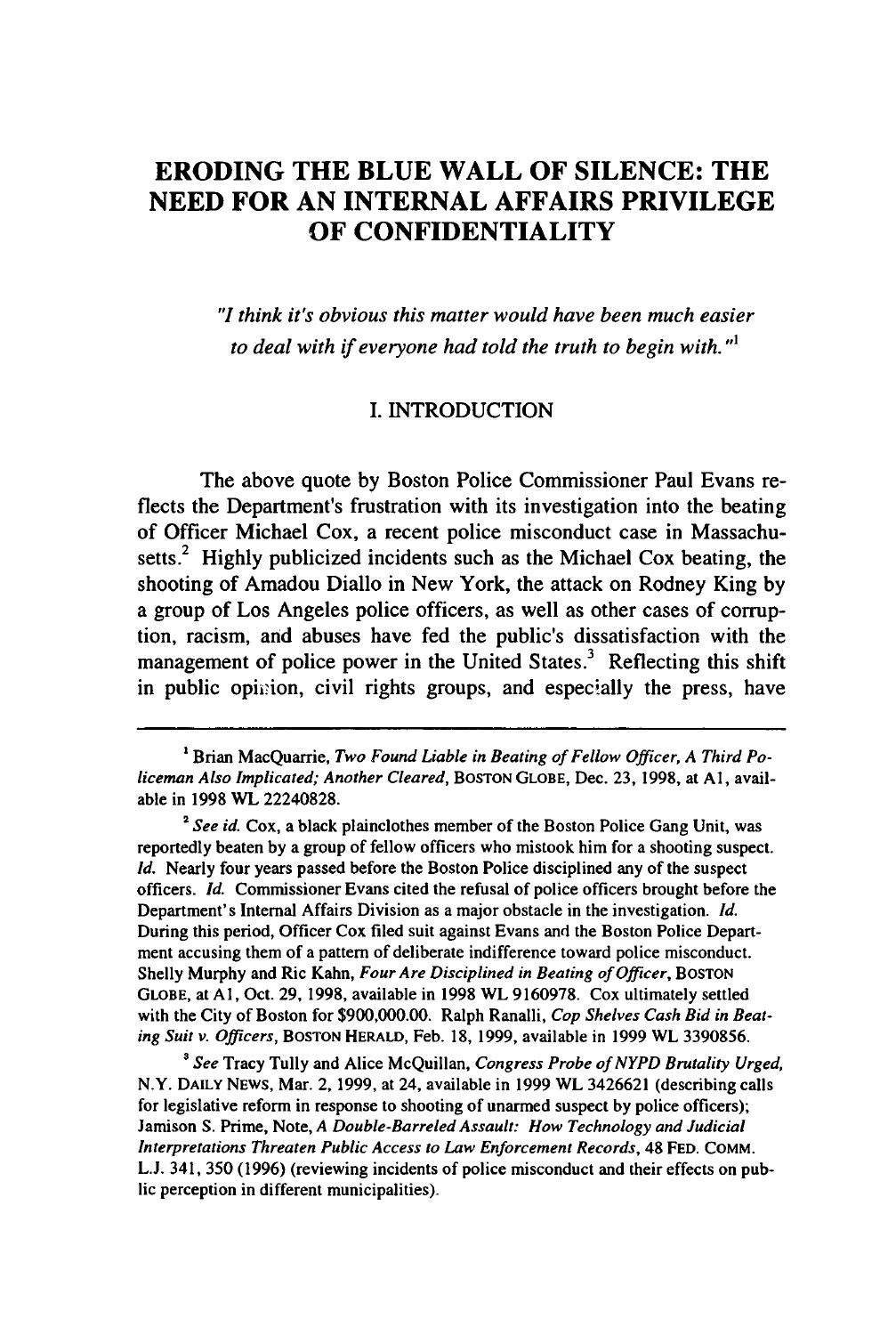called for closer monitoring and scrutiny of police departments and their officers.4 In Massachusetts, a trend has developed during the past thirty years toward more public disclosure of police documents in an effort to restrict the abuse of power by police officers.<sup>5</sup> While this may be seen as a route to increase police accountability, has the public disclosure of police files in Massachusetts gone so far as to act *against* the interests of the public by hampering internal police investigations?

This article advocates a specific statutory privilege of confidentiality for the contents of police department internal affairs files.<sup>6</sup> It will examine the inherent difficulties for police departments in conducting an internal investigation into an officer's conduct (the Code of Silence).<sup>7</sup> The note will show how a statutory guarantee of confidentiality would serve the interests of the public.<sup>8</sup> Such a statutory guarantee would not make internal police files completely inaccessible to public scrutiny but rather would raise the standard for disclosure.<sup>9</sup> By offering confidentiality to witnesses in an internal investigation, Massachusetts police departments may begin to chip away at the Code of Silence among their own officers.

#### II. MASSACHUSETTS PUBLIC RECORDS LAW

The 1966 Freedom of Information Act (FOIA) has become the model for the public's access to government records through its presumption of disclosure.<sup>10</sup> The FOIA mandates that government agencies

*7 See infra* notes 44-55 and accompanying text (outlining dynamics of Code of Silence).

**.** *See infra* notes 77-106 and accompanying text (stating how statutory exemptions in other states serve public interest).

*9 See infra* notes **91-106** and accompanying text (defining disclosure standard).

*<sup>4</sup>See* Prime, *supra* note 3, at 348-49 (outlining calls for increased police scrutiny). *See also* Gabriel **J.** Chin and Scott C. Wells, *The "Blue Wall of Silence" as Evidence of Bias and Motive to Lie: A New Approach to Police Perjury,* 59 U. PITT. L. REV. 233, 251 (1998) (explaining pressures placed on police by general public and media for openness).

<sup>&</sup>lt;sup>5</sup> See infra notes 56-76 and accompanying text (tracing trend toward disclosure).

*<sup>6</sup> See infra* notes **75-76** and accompanying text (explaining conflict between disclosure and police investigations).

*<sup>&#</sup>x27;0 See* Freedom of Information Act of July 4, 1966, Pub. L. No. **89-487, 80** Stat. **250** (codified as **5 U.S.C.A.** § 552 **(1999)).** The congressional intent of the **FOIA** was to "open agency action to the light of public scrutiny." Department of the Air Force v. Rose, 425 **U.S. 352, 361 (1976).**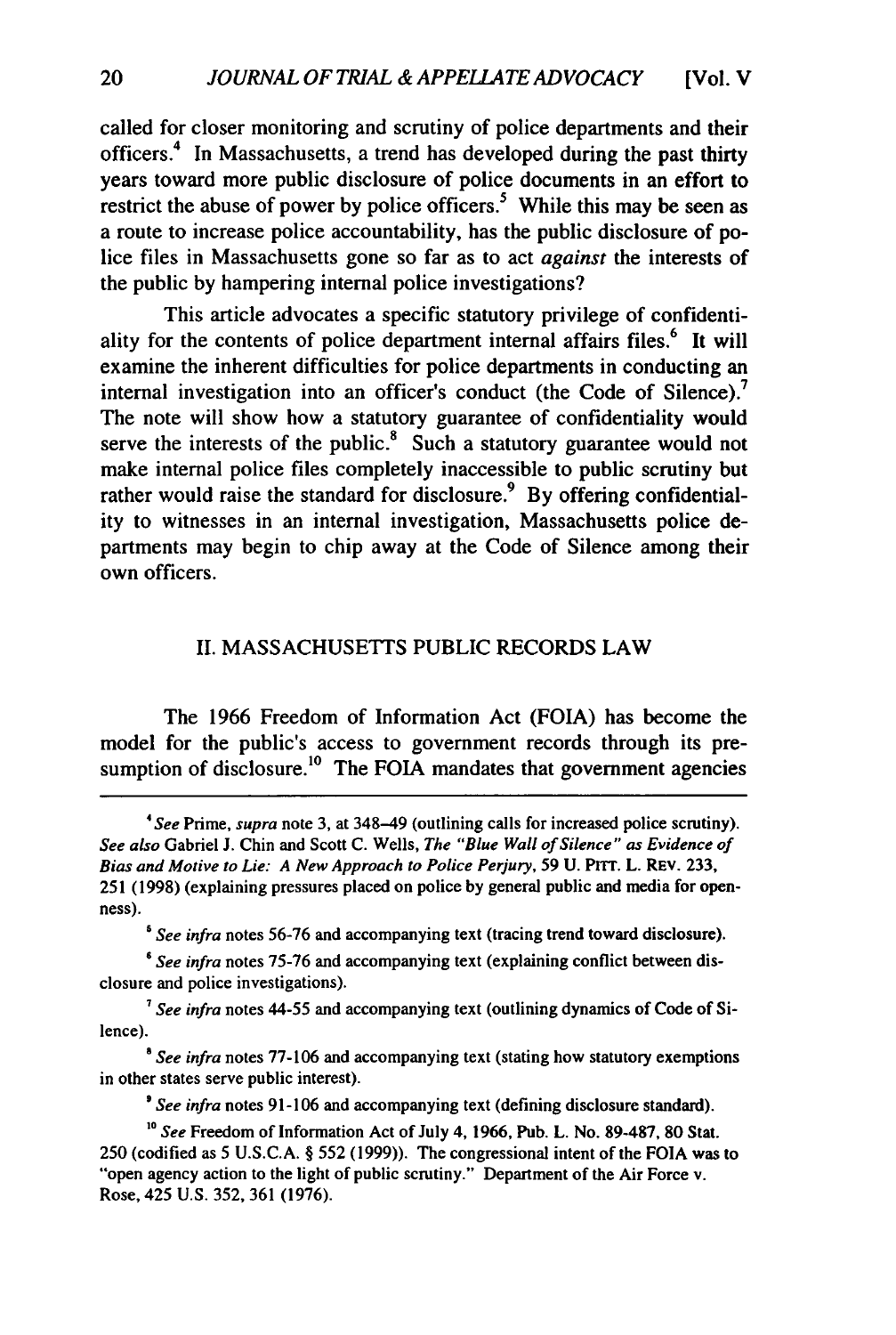shall make available for public inspection and copying any opinions, orders, policy statements, staff instructions and manuals, and generally any other documents requested by the public.<sup>11</sup> This presumption of disclosure of government materials is limited by a set of statutory exemptions, many of which speak specifically to the records of law enforcement agencies. $12$  While the federal statute allows for specific exemptions from disclosure for confidential law enforcement sources, such statutory language is absent from the Massachusetts public records law.<sup>13</sup>

The Massachusetts public records statute follows the FOIA in its presumption of public records disclosure.<sup>14</sup> In the Commonwealth, "public records" are defined to mean:

**<sup>12</sup>***See id.* Section 552 provides in pertinent part as follows:

This section does not apply to records that are records or information compiled for law enforcement purposes, but only to the extent that the production of such law enforcement records or information (A) could reasonably be expected to interfere with enforcement proceedings, (B) would deprive a person of a right to a fair trial or an impartial adjudication, (C) could reasonably be expected to constitute an unwarranted invasion of personal privacy, (D) could reasonably be expected to disclose the Identity of a confidential source, including a State, local, or foreign agency or authority or any private institution which furnished information on a confidential basis, and, in the case of a record or information compiled by criminal law enforcement authority in the course of a criminal investigation or by an agency conducting a lawful national security intelligence investigation, information furnished by a confidential source, (E) would disclose techniques and procedures for law enforcement investigations or prosecutions, or would disclose guidelines for law enforcement investigations or prosecutions if such disclosure could reasonably be expected to risk circumvention of the law, or (F) could reasonably be expected to endanger the life or physical safety of any individual.

*Id.*

*13 Compare* 5 U.S.C.A. § 552 (West 1999) (revealing increased confidentiality afforded federal law enforcement) with MASS. **GEN.** LAWS **ANN.** ch. 4, § 7, cl. 26 (West 1999) (reflecting less specific exemptions to disclosure).

**14** MASS. **GEN.** LAWS **ANN.** ch. 66, § 10a (West 1999). The statute states in pertinent part as follows:

> Every person having custody of any public record... shall, at reasonable times and without unreasonable delay, permit it, or any divisible portion of a record which is an independent public record, to be inspected and examined by any person, under his supervision, and shall furnish one copy thereof upon payment of a reasonable fee.

*<sup>&</sup>quot; See* 5 U.S.C.A. § 552 **(1999)** (creating liberal disclosure policy of government documents).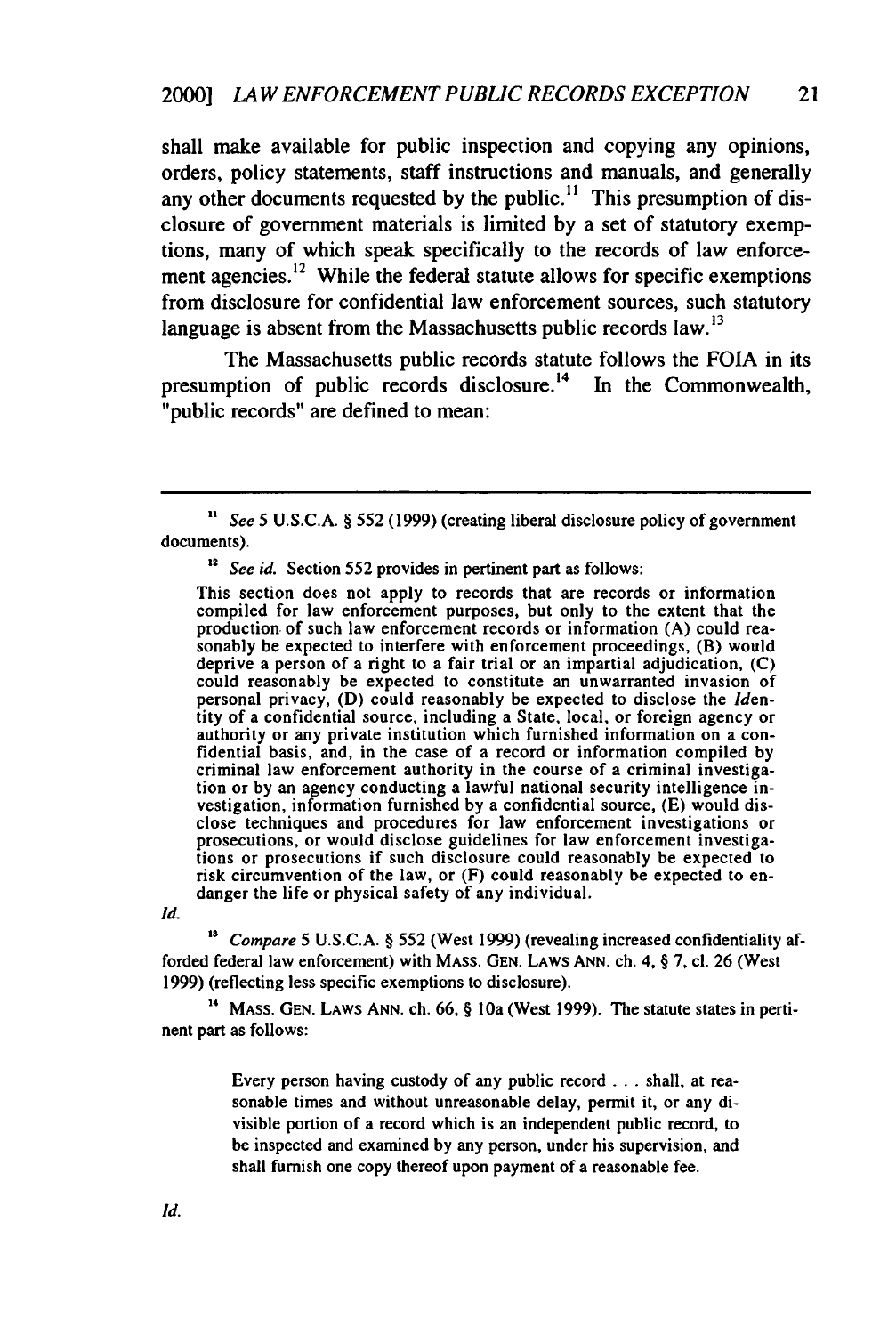all books, papers, maps, photographs, recorded tapes, **fi**nancial statements, statistical tabulations or other documentary materials or data, regardless of physical form or characteristics, made or received **by** any officer or employee of any agency, executive office, department, board, commission, bureau, division or authority of the commonwealth **...** or of any authority established **by** the general court to serve a public purpose.<sup>15</sup>

This current definition of public records, introduced in **1973,** greatly expanded the previous definition of what constituted a public  $\frac{1}{6}$  By expanding the definition of what constitutes a public record, numerous government documents that had previously been privileged were now open to public inspection.<sup>17</sup>

Following the **FOIA** public records model, Massachusetts limits its presumption of public records disclosure with a number of exemptions.'8 Unlike its federal counterpart, however, the exemptions allowed

*'6 See* MASS. **GEN.** LAWS ANN. ch 4, § 7, cl. 26 (West 1999) (defining public document in Massachusetts). The previous statutory definition limited public records to printed materials that are the property of the Commonwealth or have been received by a public employee "in or on which any entry has been made or is required to be made by law." MASS. GEN. LAWS ANN. ch. 4, § 7, cl. 26 (West 1972). This language had been construed to represent what came to be known as the "legal requirement test" for public records. *See* Commonwealth v. Holt, 1995 WL 670141, at \*1 (Mass. Super. Oct. 17, 1995) (emphasizing invalidation of legal requirement for public records from change in statutory construction); Hastings & Sons Publ'g Cc. v. Treasurer of Lynn, 374 Mass. 812, 815-16, 375 N.E.2d 299, 302 (1978) (stating post-1973 statutory construction eliminated legal requirement); Wolfe v. Massachusetts Port Auth., 366 Mass. 417, 421, 319 N.E.2d 423, 426 n.3 (1974) (discussing expanded definition of public records). Compare Bougas v. Chief of Police of Lexington, 371 Mass. 59, 65-66, 354 N.E.2d 872, 877 (1976) (explaining post-1973 statutory construction) with Town Crier, Inc. v. Chief of Police of Weston, 361 Mass. 682, 685, 282 N.E.2d 379, 381 (1972) (stating pre-1973 statutory construction).

<sup>17</sup> See Holt, 1995 WL 670141, at \*1 (invalidating legal requirement due to statutory change).

*'a See* MASS. GEN. LAWS **ANN.** ch. 4, § 7, **cl.** 26 (West 1999) (offering twelve exemptions to disclosure mandated in **MASS.** GEN. LAWS ch. 66, § 10). The exemptions include privileges for public records (a) exempted from disclosure by statute, (b) related solely to internal personnel rules and practices of the governmental unit, (c) personnel and medical files the disclosure of which may constitute an unwarranted invasion of personal privacy, (d) inter-agency or intra-agency memoranda or letters relating to policy positions being developed by the agency, (e) notebooks and other materials prepared by a state employee not maintained as a file of the agency, **(f)** investigatory materials compiled by law enforcement or other officials the disclosure of which would probably so prejudice the possibility of effective law enforcement that disclosure would not be in the

**<sup>&#</sup>x27;6 MASS.** GEN. LAWS ANN. ch. 4, § 7, cl. 26 (West 1999). *See infra* note **30** (describing investigatory exemption of cl. 26(f)).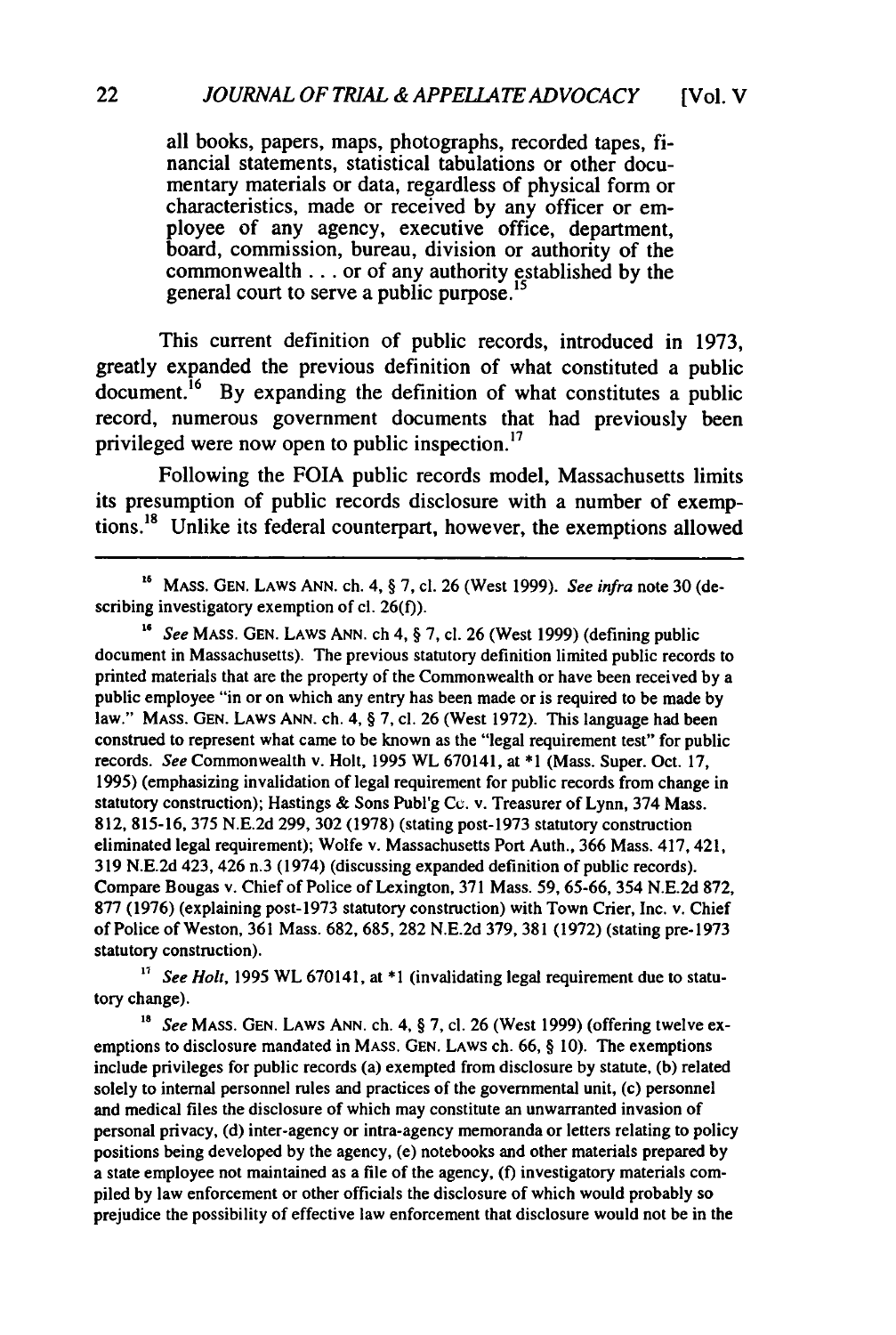in the Massachusetts statute are less specific and more ambiguously worded. $19$  This dearth of specificity has left the constructions of these exemptions to the state's judiciary who have increasingly minimized their meaning over the past two decades.<sup>20</sup>

#### III. THE TREND TOWARD **DISCLOSURE** OF **POLICE FILES**

We may trace the trend toward disclosure of police files away from a police privilege toward nearly complete disclosure by examining case law beginning in the 1960's through the present. In *United States v. Mackey*,<sup>21</sup> the district court for the District of Columbia held that it could not compel a police department to produce documents pertaining to its internal operations.<sup>22</sup> The court constructed its decision around a separation of powers argument by reasoning the Metropolitan Police Department was an Executive agency.<sup>23</sup> The court went on to state that law enforcement records should be regarded as confidential and not subject to public disclosure. $^{24}$ 

While *Mackey* concerned the disclosure of police files in the context of a criminal trial, the court in *Kott v. Perini<sup>25</sup>*expanded the

public interest, (g) trade secrets, commercial or financial information voluntarily provided to an agency for policy development under a promise of confidentiality, (h) sealed proposals and bids, (i) appraisals of real property acquired or to be acquired until such real property is no longer controverted by litigation, (j) personal information within firearm permits, (k) deleted, **(1)** testing materials, **(in)** health care service contracts between a government facility and a health maintenance organization. *Id.*

*<sup>&</sup>quot; Compare 5* U.S.C.A. § 552 (b) (West 1999) (carving out specific exemptions) *with* MASS. **GEN.** LAWS ANN. ch. 4, § 7, cl. 26 (West 1999) (providing more ambiguous exemptions than federal statute).

<sup>&</sup>lt;sup>20</sup> See James G. Gilbert, *Free Liberty to Search and View: A Look at Public Access to Criminal Offender Record Information in the Commonwealth,* 41 Dec. B.B.J. 12, 12-13 (1997) (discussing minimization of statutory privacy protections for criminal offender record data).

**<sup>21</sup>** 36 F.R.D. 431 (D.D.C., Jan. 15, 1965).

<sup>&</sup>lt;sup>22</sup> *See id.* at 433 (stating law enforcement agency records are confidential).

*<sup>23</sup>See id.* (reasoning separation of government powers precludes court supervision of Executive Branch).

<sup>&</sup>lt;sup>24</sup> *See id.* (citing public interest in effective law enforcement precludes disclosure).

<sup>&</sup>lt;sup>25</sup> 283 F. Supp. 1 (N.D. Ohio 1968).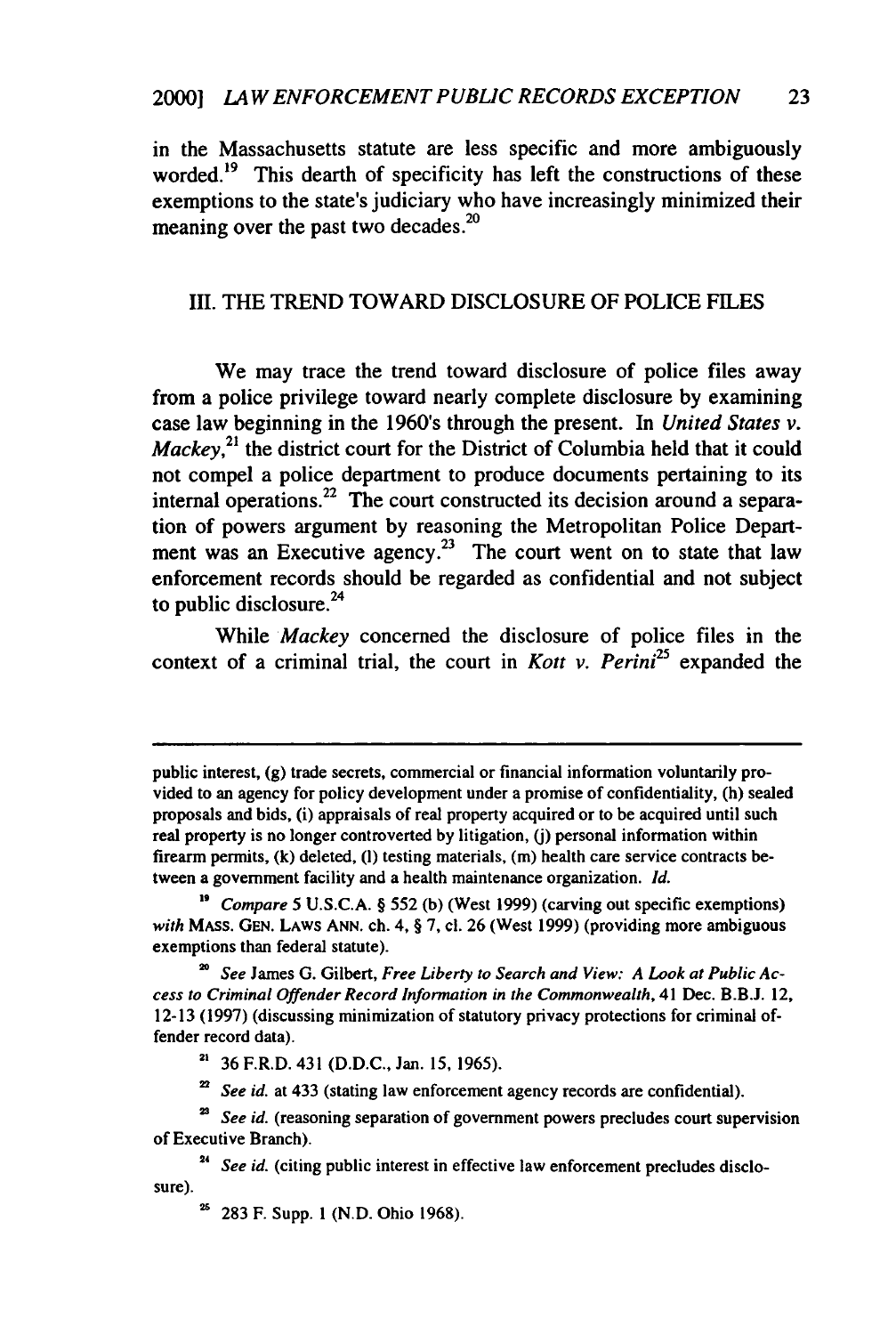privilege for police files to civil cases as well.<sup>26</sup> Here the court did not follow the *Mackey* separation of powers argument, but rather based its opinion on the public policy grounds of allowing police officers to execute their duties effectively.<sup>27</sup> The court predicated its decision on the "certain and chilling effect upon such record making" if there existed the possibility that confidential recorded information could be later exposed to outside parties.<sup>28</sup>

In *Bougas v. Chief of Police of Lexington,<sup>29</sup>*the Supreme Judicial Court of Massachusetts read the investigatory exemption of the state public records law as covering reports prepared by police officers in connection with a criminal investigation. ${}^{30}$  The court echoed the sentiment of the *Mackey* decision in reasoning the disclosure of law enforcement investigatory materials would work against the public interest by detracting from effective law enforcement.<sup>31</sup> The *Bougas* court extended

**28** *Id.*

371 Mass. 59, 354 N.E.2d 872 (1976).

**<sup>30</sup>***See id.* at 62 (recognizing disclosure of investigatory materials could detract from effective law enforcement). The requested reports included police observations, witness statements, and other confidential information that the court believed would have compromised police effectiveness. *Id.* The court emphasized that this exemption was not a "blanket exemption," nor did it extend to every document connected with an investigation. *Id.* at 65. The court stated the police department must show that the requested documents fall within the provided exemption. *Id.* at 65-66. The investigatory exemption states in pertinent part: "investigatory materials necessarily compiled out of the public view by law enforcement or other investigatory officials the disclosure of which materials would probably so prejudice the possibility of effective law enforcement that such disclosure would not be in the public interest" are to be exempted from the disclosure mandated by MASS. **GEN.** LAWS ch. 66, § 10. MASS. **GEN.** LAWS **ANN** ch. 4, § 7, cl. 26(f) (West 1999).

*31 See Bougas,* 371 Mass. at 61-62 (returning to Mackay-style public policy arguments favoring non-disclosure). The policy considerations underlying the exemption of law enforcement materials outlined by the Bougas court set the standard for later public records cases involving police records. *Id.* These considerations include:

> the avoidance of premature disclosure of the Commonwealth's case prior to trial, the prevention of the disclosure of confidential investigative techniques, procedures, or sources of information, the encouragement of individual citizens to come forward and speak freely with police concerning matters under investigation, and the creation of initiative that police officers might be completely candid in recording their observations, hypotheses, and interim conclusions.

*See id.* at 2 (stating public policy reasons against disclosure apply to civil and criminal situations).

<sup>&</sup>lt;sup>27</sup> See id. (describing need for confidentiality of police records).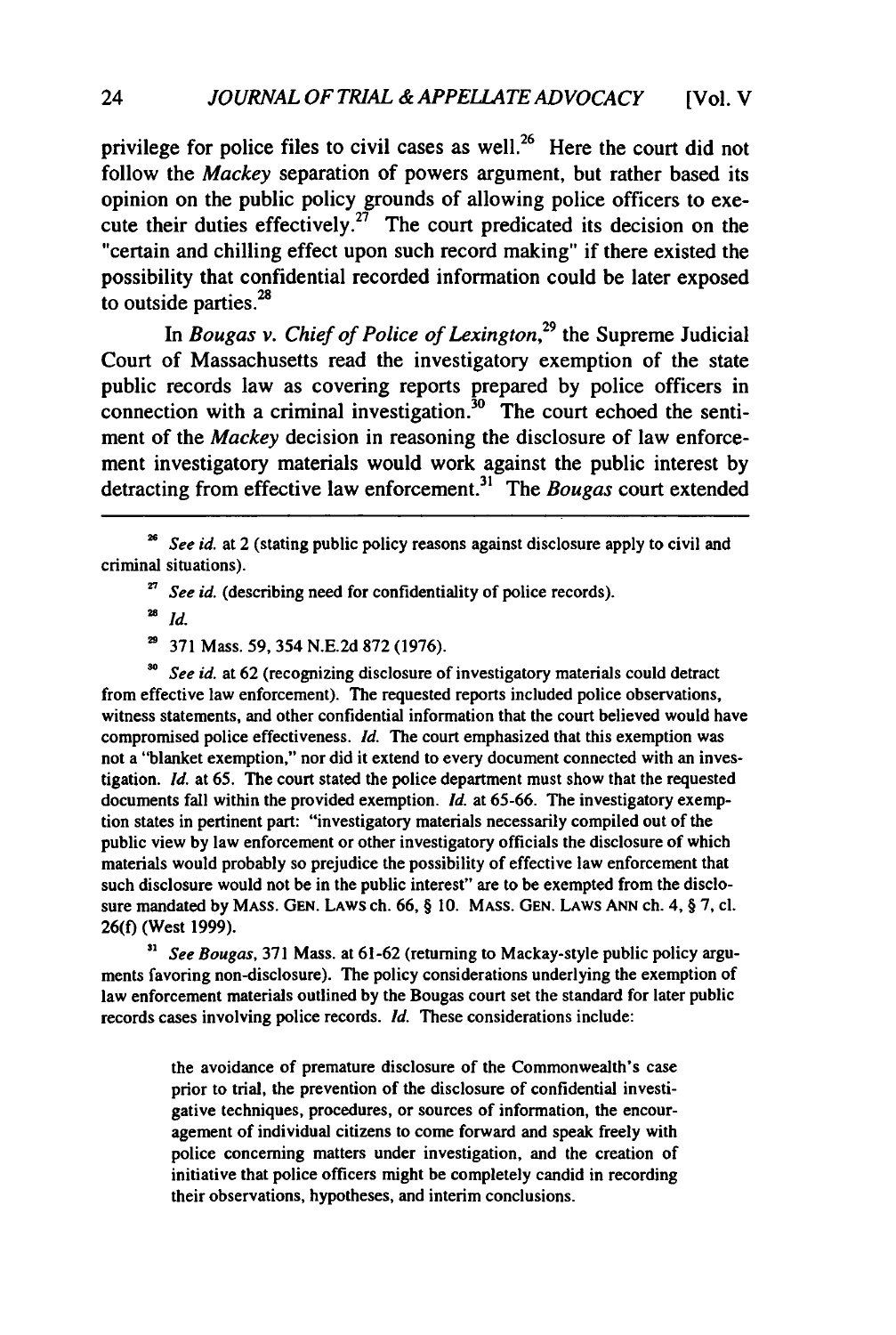this investigatory exclusion to correspondence between the public and the police. $32$ 

An investigation of a number of recent public records cases in Massachusetts concerning police materials reveals how sharply the courts have diverged from their earlier approach.33 In *Doe v. Lyons,34* the court effectively narrowed the definition of "investigatory materials" by allowing police reports, witness statements, and witness identities to be disclosed in a civil lawsuit arising from a sexual assault.<sup>35</sup> In *Lyons*, the court held that the Boston Police Department had not specifically shown the release of the requested documents would have a prejudicial effect on future law enforcement.<sup>36</sup> The court also stated that the release of witness statements and the identities of witnesses would not deter witnesses to future crimes from coming forward.37 *Lyons* demonstrated that the burden to be met by police in order to fall under the investigatory exemption had shifted in the years since *Bougas,* and subsequent police disclosure cases in Massachusetts have reinforced this approach to disclosure.<sup>38</sup>

In *Globe Newspaper Co. v. Evans,<sup>39</sup>*the court held that copies of Seized Money Forms filed by the Boston Police Department's Drug Control Division were not exempt from Massachusetts public records law.4 The judiciary distinguished *Evans* from *Bougas* by reasoning that the routine nature by which the requested forms were compiled excluded

**'3** *See infra* notes 34-43 (describing movement away from earlier judicial positions).

<sup>34</sup> No. CIV. A. 96-0341, 1996 WL 751531, at \*6-8 (Mass. Super. Dec. 23, 1996). *as Id.*

36 *See id.* (demonstrating burden of proof for disclosure shifting from public to police).

<sup>37</sup> *See id.* (rejecting arguments that disclosure would "chill" future investigations).

**.** *See infra* notes 39-43 (illustrating Massachusetts trend toward disclosure).

No. CIV. A. 97-4102-E, 1997 WL 448182 (Mass. Super. Aug. 5, 1997).

*See id.* at \*5 (stating public interest not served by preventing disclosure).

*Id.* In determining whether a specific document falls within a public records exemption, the court opined that an in camera inspection may be appropriate. *Id.* at **66.**

**<sup>32</sup>** *See* Koch v. Department of Justice, 376 F. Supp. 313, 316 (D.C. Cir. 1974) (including reports from private citizens under definition of investigatory material); Bougas, 371 Mass. at 63 (stating disclosure of informant letters would interfere with law enforcement investigations); *see also* Reinstein v. Police Comm'r, 378 Mass. 281, 290, 391 N.E.2d 881, 886 (1979) (stating investigative exemption designed to protect confidential sources and secret investigative procedures).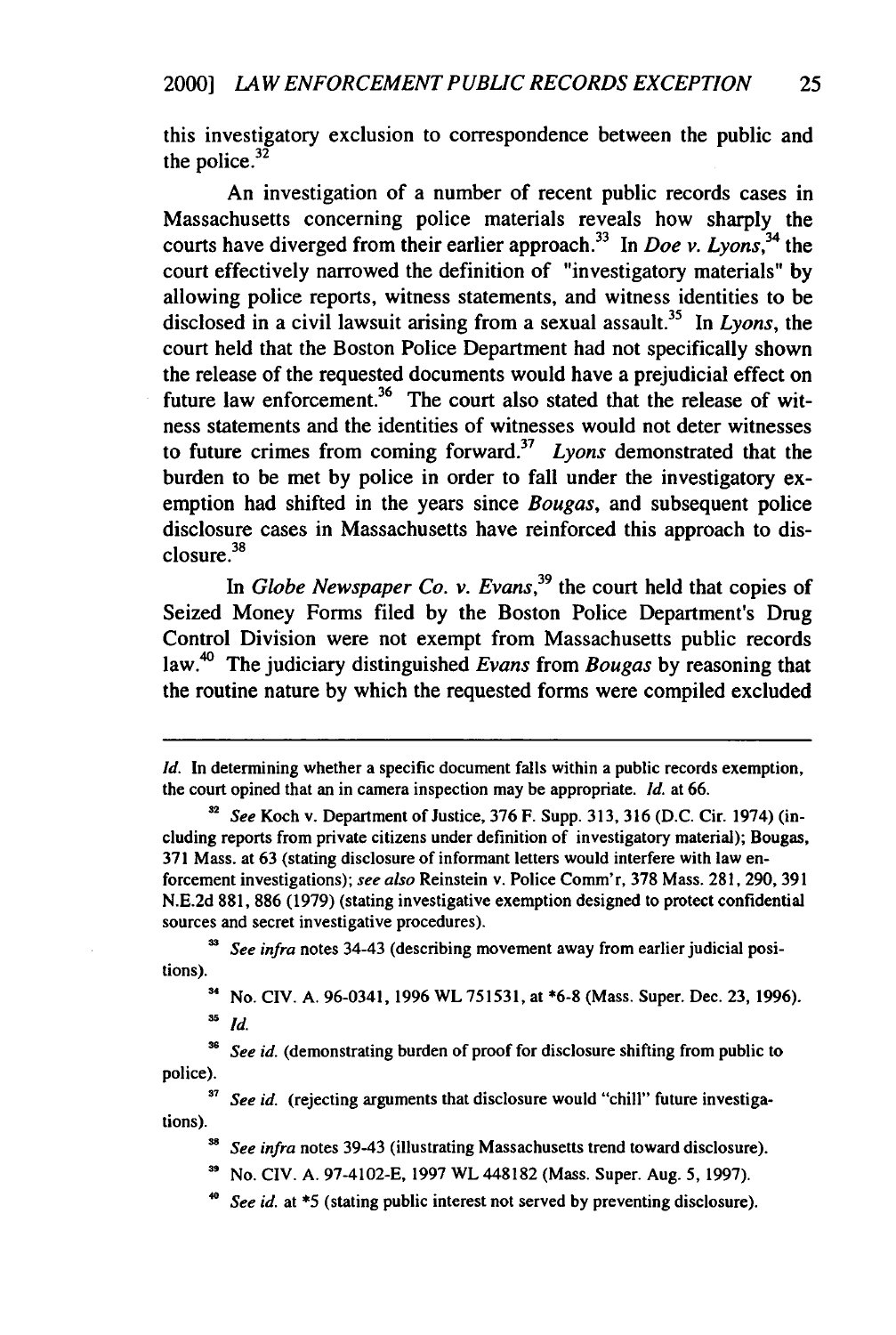them from the class of investigative materials gathered in connection with a specific incident.<sup>41</sup> The court continued by stating that the Boston Police had not met its burden of showing that the disclosure of these forms would hamper future investigations or the ongoing internal investigation of misconduct in connection with the seizures.<sup>42</sup> As the judiciary moves toward more complete disclosure of police materials, this issue of officer truthfulness becomes central within the context of an internal investigation. $43$ 

#### IV. POLICE PERJURY AND INTERNAL INVESTIGATIONS

As described in the Introduction of this article, many members of the public feel that police misuse of power is on the rise.<sup>44</sup> Different interest groups, and especially the press, view public disclosure laws as a check against this misuse of police power.<sup>45</sup> A number of municipalities have begun to employ civilian review boards in order to address police misconduct complaints.46 Like the press' call for liberal disclosure laws,

*<sup>43</sup>See infra* notes 44-50 (describing issues of perjury in internal investigations).

**"** *See* Prime, *supra* note 3 at 349-55 (describing Americans' growing perception of police misconduct); Davis S. Cohen, Note, *Official Oppression: A Historical Analysis of Low* - Level Abuse *and a Modem Attempt at Reform,* 28 COLUM. HUM. RTS. L. REV. 165, 170 (1996) (discussing dissipating trust and respect for police in urban areas); Leanora Minai, Mistrust *May Hinder Detectives,* ST. PETERSBURG TIMES, July 31, 1998, at **1,** available in 1998 WL 4277935 (describing Justice Department study finding widespread mistrust of police by African-Americans in St. Petersburg, Florida); Chuck Lindell and Tara Trower, Bridging a Chasm *of Mistrust: Police Working to Mend Minorities'* Frayed Confidence, AUSTIN AMERICAN-STATESMAN, Apr. 5, 1998, at **1,** available in 1998 WL 3598956 (profiling efforts by Austin, Texas police to regain trust of African-American communities).

*See* Prime, *supra* note 3 at 345-49 (explaining need for public records laws with strong disclosure authority).

See *id.* at 348 (describing limited usage of civilian review boards); Sean Hecker, Note, Race and Pretextual Traffic Stops: An Expanded Role for Civilian Review

<sup>&</sup>lt;sup>41</sup> *See id.* at \*3 (separating routinely compiled materials from definition of investigatory materials). Despite the fact that these seized money forms were prepared in connection with actual drug arrests and seizures, the court felt that their "ministerial" nature invalidated their investigatory quality. *Id.* at **\*3.**

*<sup>42</sup> See id.* at \*3-4 (illustrating court's dissatisfaction with police arguments). The court rejected the theory that the disclosure of these materials would discourage private citizens from coming forward to offer information pertaining to the misconduct investigation or compel police officers to be less than "completely candid" in their participation. *Id. But see infra* note 86 (stating negative impact of disclosure on police investigations).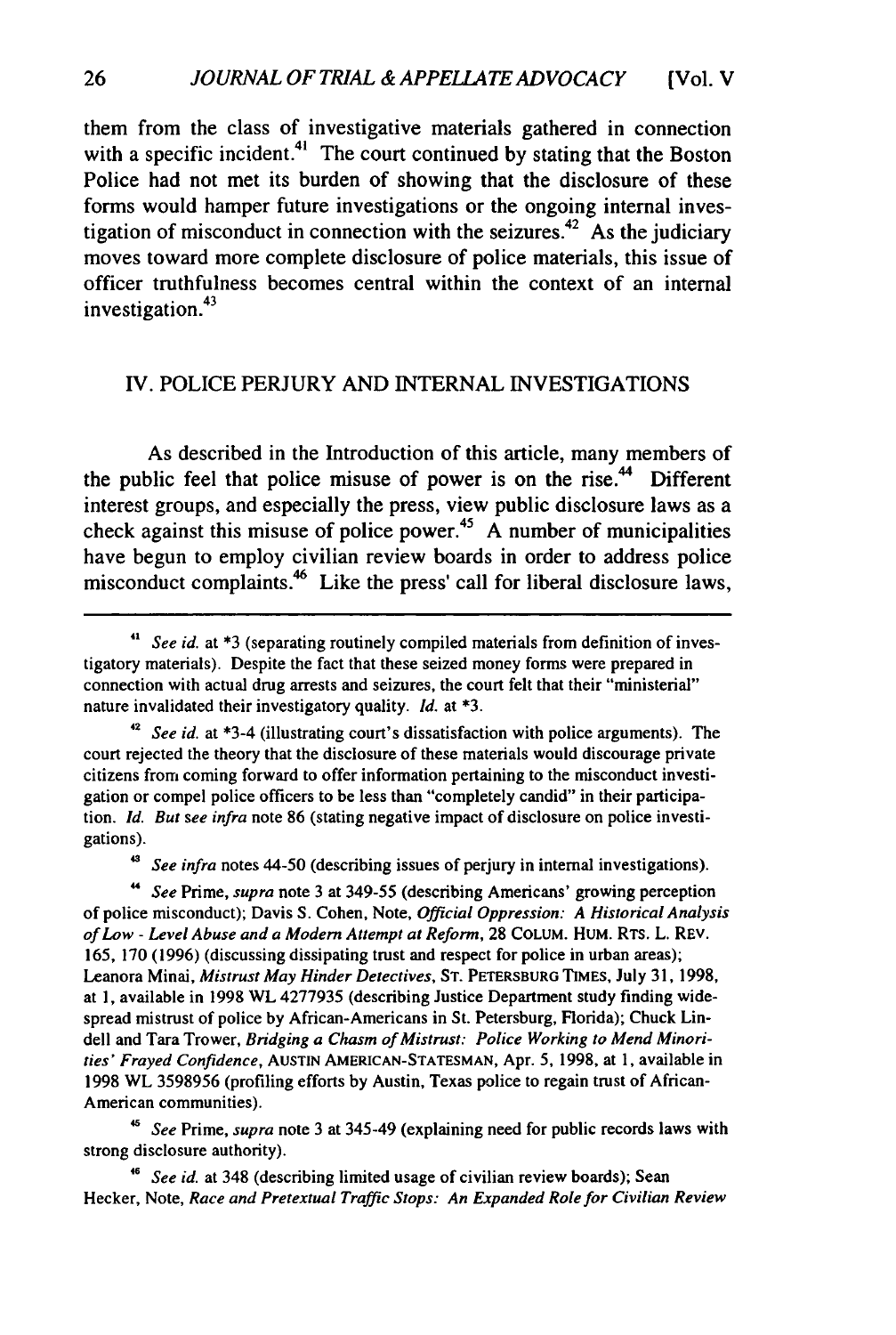the use of these external boards has arisen out of a failure of police departments to deal with civilian complaints effectively.<sup>47</sup> Possibly the most difficult obstacle to overcome in a police internal affairs investigation is what has come to be known as the "Blue Wall of Silence."<sup>48</sup>

The terms "Blue Wall of Silence" and "Code of Silence" describe the well documented unwritten code among police officers which prohibits them from disclosing misconduct or perjury by fellow officers.<sup>49</sup> This Code of Silence has been called the "greatest single barrier to the effective investigation and adjudication of complaints" against police officers and is enforced by the threat of ostracism, harassment, and even life-endangering retaliation by fellow officers.<sup>50</sup> Recently in Massachusetts, media attention has focused on the plight of Boston Police Officer Michael Cox who was reportedly beaten by four fellow officers who mistook him for a shooting suspect.<sup>51</sup> Sparked by the Boston Police Department's inability to address the incident internally, the Boston Globe

Board, 28 CoLUM. HUM. RTs. L. REV. 551, 593-94 (1997) (reviewing use of civilian review boards in different municipalities); Richard S. Jones, *Processing Civilian Complaints: A Study of the Milwaukee Fire and Police Commission,* 77 **MARQ.** L. REV. **505,** 506 (1994) (tracing creation of civilian oversight boards); Ken Takahashi, *The Release-Dismissal Agreement: An Imperfect Instrument of Dispute Resolution,* 72 **WASH.** U.L.Q. 1769, 1799 (1994) (describing advantages of independent civilian boards in responding to citizen complaints). *But see* Maureen Fan, *Suits v. Cops Seen Costing City Millions,* N.Y. **DAILY NEWS,** Nov. 16, 1998 available in 1998 WL 21934551 (contending New York City's civilian reviewed board proven ineffective).

**'7** *See* Hecker, *supra* note 46 at 593-94 (describing perception that internal police mechanisms fail to discipline abuses of police power); Jones, *supra* note 46 at 507 (pointing to formation of civilian boards arising out of failure of police to regulate themselves.); Takahashi, *supra* note 46 at 1799 (arguing civilian boards are more effective than police internal affairs departments).

<sup>48</sup>*See infra* notes 49-50 and accompanying text (defining "Blue Wall of Silence").

*'9 See* Chin and Wells, *supra* note 3 at 237-40 (describing prevalence of Code of Silence within police departments).

**so** *See id.* at 240-41 and 254 (characterizing types of negative reinforcement that prevent police from implicating fellow officers). The torturing of Abner Louima by police officers of New York's 70th precinct precipitated an internal investigation involving the questioning of some 100 officers. *Id.* at 241-44. When two officers broke their silence to offer information, the city placed the two officers and their families under armed protection fearing retaliation by fellow officers. *Id.* Boston Police Officer Michael Cox reportedly received harassing telephone calls and suffered the vandalizing of his car after bringing suit against the Boston Police Department for failing to discipline the police officers who had beaten him. Shelly Murphy, *Beaten Officer's Lawsuit Merits Trial, Judge Finds,* **BOSTON GLOBE,** Nov. 25, 1998, available in 1998 WL 22236196.

**5'** *See supra* note 2 (describing circumstances surrounding beating of Officer Michael Cox).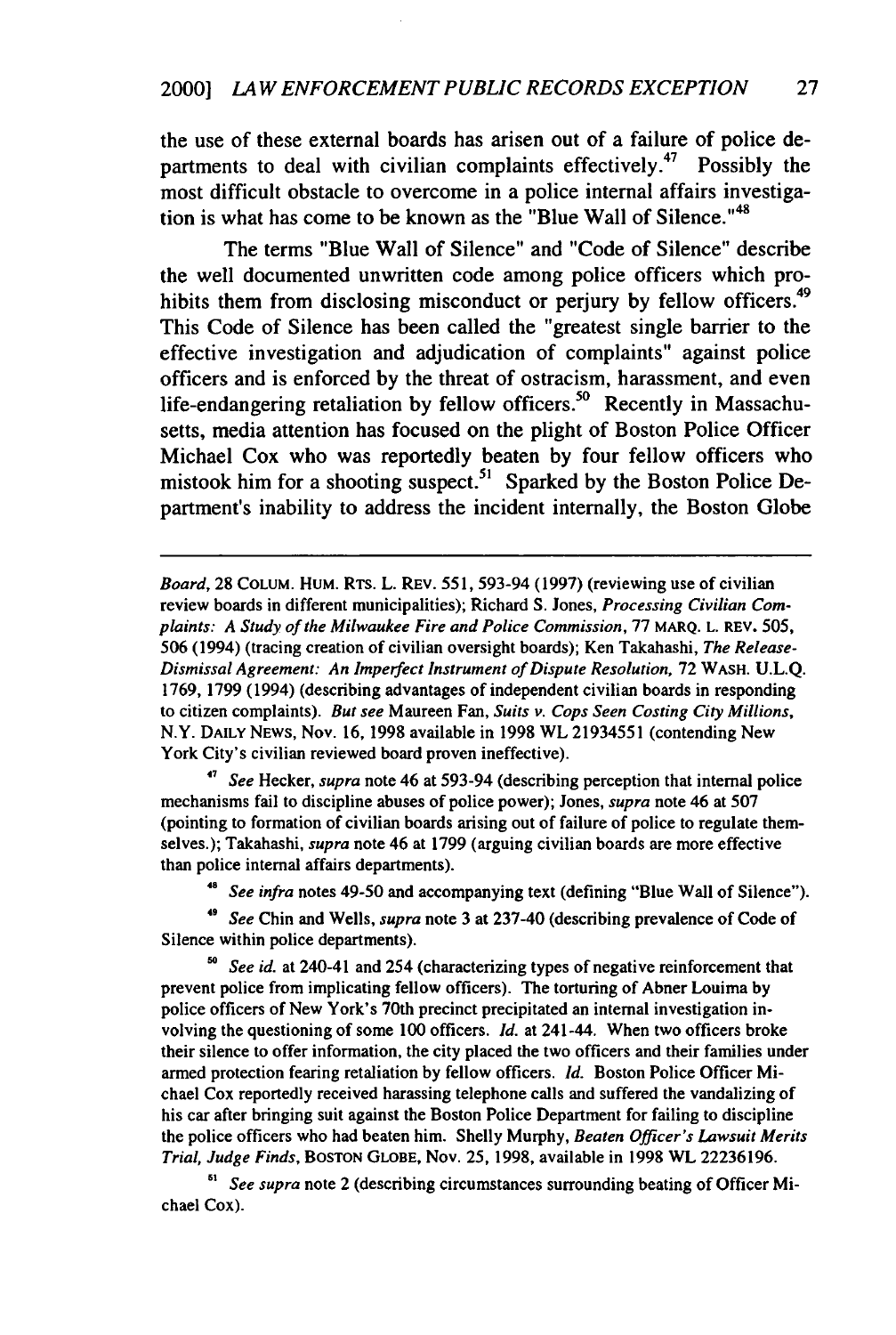conducted an investigation of the Department and concluded that serious problems of excessive force were compounded by a Code of Silence among Boston police officers.<sup>52</sup> Boston Chief of Police Paul Evans blamed the ineffectiveness of the Department's four year internal affairs investigation on the refusal of officers to cooperate.<sup>53</sup> The fact that three of the officers implicated in the Cox beating had nine prior misconduct complaints filed against them has led to accusations of "deliberate indifference" by the Boston Police toward the misconduct of its officers.<sup>54</sup> If the Code of Silence among officers is reinforced by fears of reprisal,<sup>55</sup> then the Massachusetts judiciary's trend toward the disclosure of internal police materials is acting to reinforce this "Blue Wall" by making public record of the names of internal investigation participants.

#### V. JUDICIAL DISCLOSURE OF INTERNAL AFFAIRS MATERIALS

The disclosure of internal affairs materials in Massachusetts has its foundation in the judicial treatment of confidential informants.<sup>56</sup> The Massachusetts Supreme Judicial Court in *Commonwealth v. Johnson*<sup>57</sup> addressed the question of whether to disclose the name of a confidential witness in a murder trial.<sup>58</sup> There the court employed a balancing test to weigh the interests of the defense with those of the confidential witness in order to determine whether disclosure of the witness' identity was justified.<sup>59</sup> The court held for the disclosure of the witness' identity.<sup>60</sup> Within its decision to disclose the witness' identity, the court narrowed

<sup>63</sup> *See supra* note 1 and accompanying text (quoting Police Chief Evans).

*See* Shelley Murphy, *Complaints Follow Officer Accused in Cox Beating,* **BOSTON GLOBE,** Nov. 19, 1998, available in 1998 WL 22235065 (describing accusations of negligence against Boston Police Department).

<sup>55</sup> See Chin and Wells, *supra* note 3 (characterizing how fear of reprisal within police departments contributes to code of silence among police officers).

*See infra* notes 57-69 (outlining judicial treatment of confidential witness statements).

**<sup>67</sup>**365 Mass. 534, 313 N.E.2d 571 (1974).

*" Id.* at 543.

*9 See id.* at 545 (illustrating balancing test). *See also* Roviaro v. United States, 353 U.S. 53, 60-61 (1957) (defining parameters of balancing witness Identity against defendant's interests).

*6o See Johnson,* 365 Mass. at 546 (holding for disclosure).

<sup>&</sup>lt;sup>52</sup> *See id.* (pointing to Cox scandal as evidence of continuing code of silence among officers).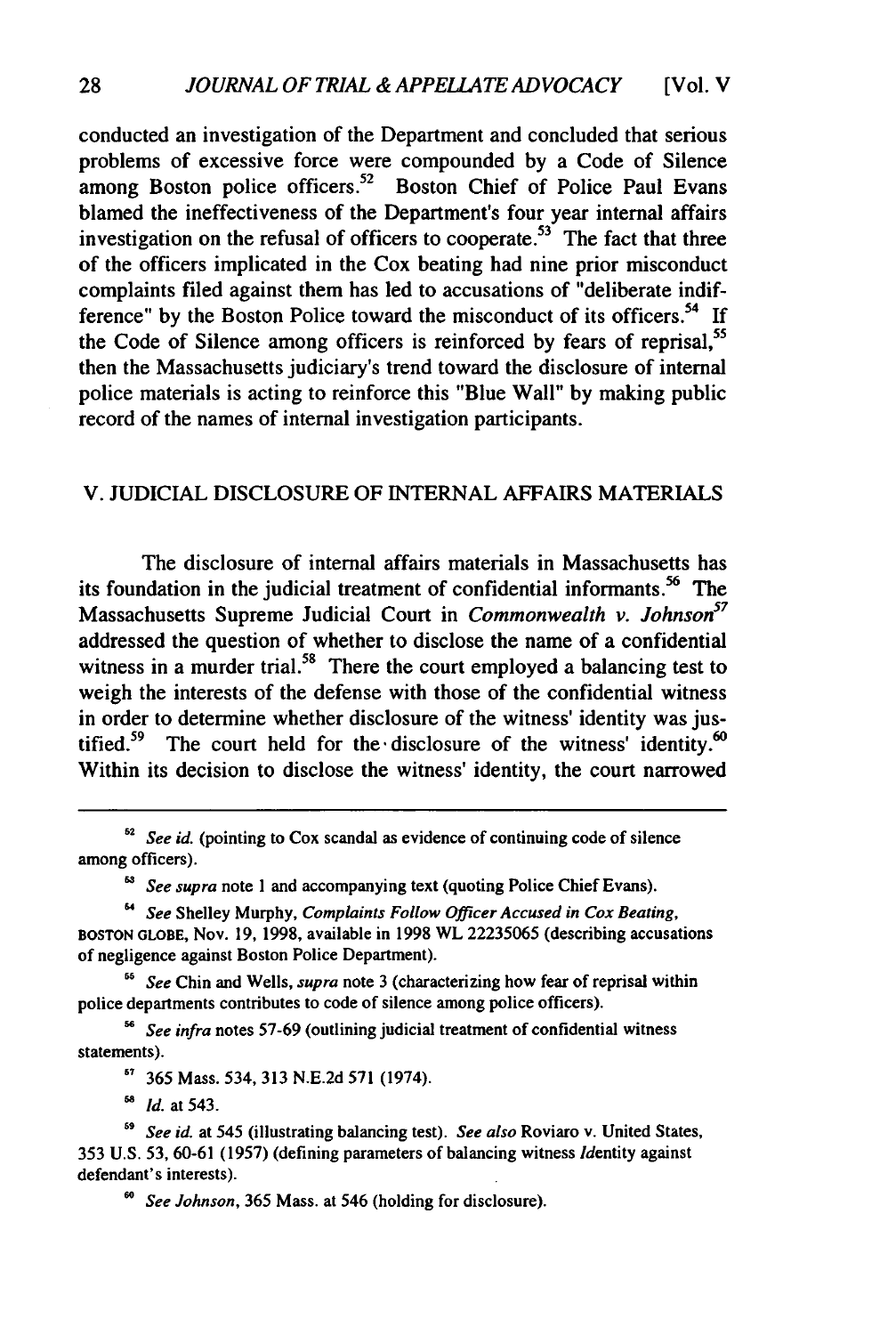the scope of informant privilege by stating that no specific showing of prejudice by the defense was necessary.<sup>61</sup> This relaxed standard for overcoming the informant privilege would later open the gates for the generous disclosure of police internal affairs files.

In 1992, a Boston newspaper brought suit to compel the production of internal affairs files pertaining to the Boston Police Department's investigation of allegations of police misconduct during the murder investigation of Carol Stuart.<sup>62</sup> In response to the complaint, the Department claimed the requested materials were exempt from the public records statute under statutory, privacy, and investigatory exemptions.<sup>63</sup> Among other arguments in support of its defense, the Department argued that disclosure of officer statements in any Internal Affairs Department **(IAD)** investigation would have a "chilling effect" on future law enforcement endeavors.<sup>64</sup> In weighing the arguments of both parties, the court reviewed the requested materials in camera.<sup>65</sup> In light of its review, the court held in favor of redacting the names, addresses, and other information pertaining to citizen witnesses in the interests of protecting personal privacy.66 The court did not, however, extend the same privilege to the names and statements of police witnesses within the **lAD** investigation.<sup>67</sup> In doing this, the court reasoned that the statements of the police officers contained neither personal information nor information

**<sup>0&</sup>quot;** *See id.* at 547 (striking prejudice requirement for disclosure). Later cases would build on *Johnson* to more clearly define the burden to be met **by** the defense. *See* Commonwealth v. Hernandez, 421 Mass. **272, 276, 656 N.E.2d 1237, 1239 (1995)** (consolidating standards set fourth in *Johnson and Lugo);* Commonwealth v. Lugo, 406 Mass. **565,** 574, 548 **N.E.2d 1263, 1267 (1990)** (defining defendant burden as preliminary showing disclosure would provide material evidence).

<sup>&#</sup>x27;2 Globe Newspaper Co. v. Bratton, No. **9275171, 1993** WL **818904,** at **\*1** (Mass. Super. Sept. **7, 1993).** The BPD's own internal investigation was a response to the United States' Department of Justice's investigation of allegations of police misconduct in the investigation of suspect Willie Bennett. *id.* at **\*1.**

*<sup>&#</sup>x27; See* Bougas v. Chief of Police of Lexington, **371** Mass. **59, 62 (1976)** (explaining investigatory exemption); **MASS GEN. LAWS ANN.** ch. 4, § **7 cl.** 26(a) (West **1999)** (defining statutory exemption); **MASS. GEN.** LAws **ANN.** ch. 4, § **7 cl.** 26(c) (West **1999)** (defining privacy exemption).

**<sup>64</sup>***See Bratton* **1993** WL **818904,** at \*4 (referencing testimony of Boston Police detective).

*<sup>&</sup>quot; See id.* at **\*5** (following Bougas). *See also* Bougas, **371** Mass. at **61-62 (1976)** (explaining use of in camera inspection).

**<sup>&</sup>quot;** *See Bratton,* **1993** WL **818904,** at **\*6** (balancing public law enforcement interests with personal privacy interests).

*<sup>&#</sup>x27;7 See id.* at **\*7** (declining to make police witness statements privileged).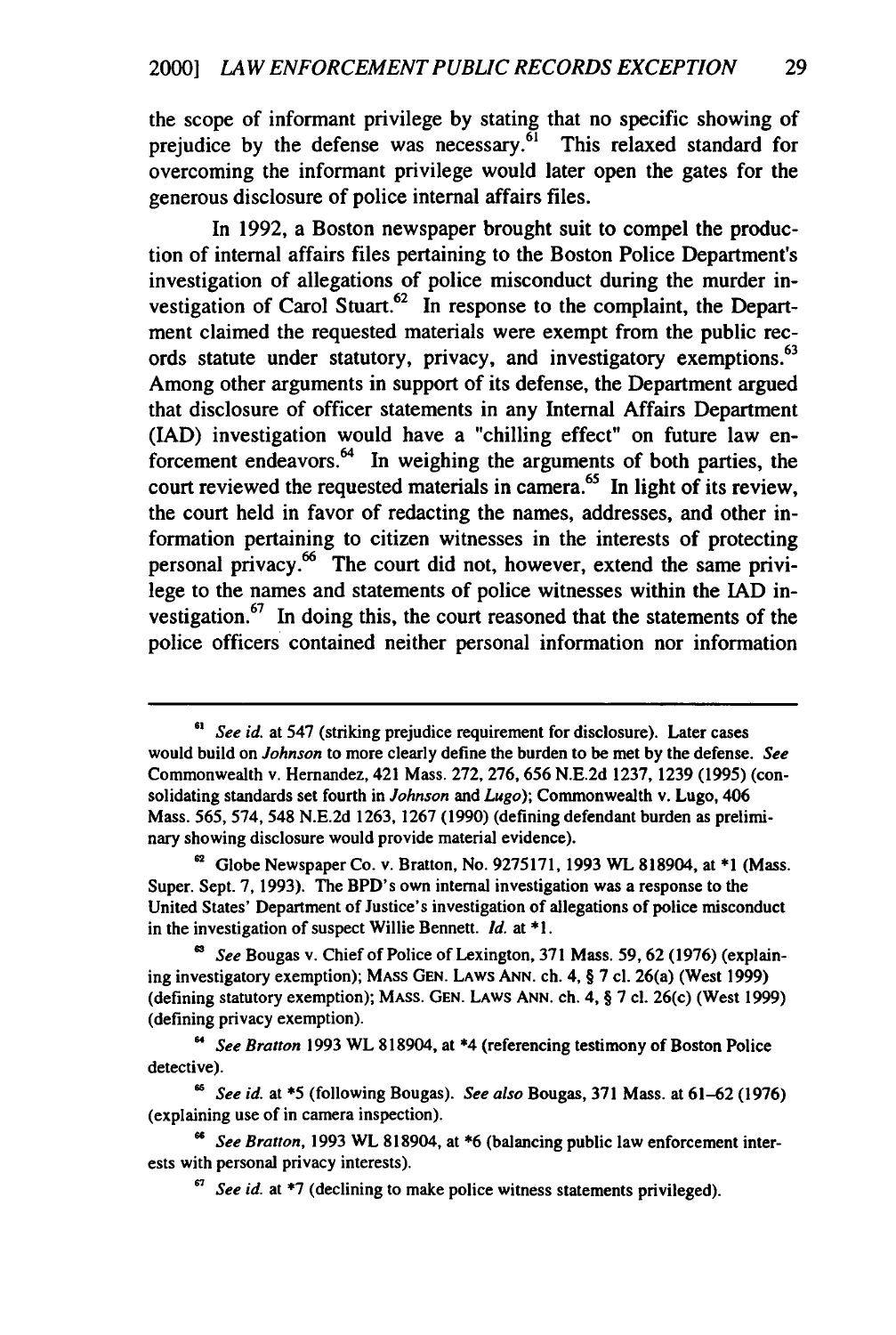whose disclosure would impede effective law enforcement.<sup>68</sup> Here the court specifically rejected the notion that this sort of disclosure would deter internal police investigations, and in doing so, indirectly denied the existence of a Code of Silence among police officers.<sup>69</sup>

The Massachusetts judiciary applied this same attitude toward disclosure to a criminal defendant's request for an arresting officer's internal police department records in *Commonwealth v. WaniS.<sup>70</sup>In Wanis,* the party moving to compel disclosure did not argue that the requested documents were public records, so the court did not consider the applicability of statutory exemptions to the Massachusetts public records law.<sup>71</sup> Following the line of previous cases, the Supreme Judicial Court of Massachusetts held that no special showing of relevance or need is necessary to compel a subpoena for the production of percipient witness statements **6** found within an IAD investigation.<sup>72</sup> For other information found within an internal affairs investigation, the court stated in dicta that the defense must show a specific, good faith reason for believing that the information is relevant to a material issue in the proceedings and could be beneficial.73 The court felt confident in its decision that its standard for disclosing IAD information would "reassure" those who provide witness statements.<sup>74</sup> This decision and its attitude toward the confidentiality of internal affairs files grossly underestimates the force of the Code of Silence among police officers and the difficulties inherent in carrying out

<sup>&</sup>lt;sup>68</sup> See id. (rejecting privacy and public interest arguments against disclosure).

<sup>&</sup>lt;sup>69</sup> See *id.* (stating possible prejudice to law enforcement would not outweigh public interest in disclosure). By not extending the investigatory privilege of M.G.L.A. ch. 4, § 7, cl. 26(f) to internal affairs files, the court assumed that the disclosure of an officer's name and statement who participated in an internal affairs investigation would not "impede effective law enforcement." *Id.* at **\*7.**

**<sup>70</sup>**426 Mass. 639, 690 N.E.2d 407 (1998).

**<sup>71</sup>***Id.* at 642-43.

**<sup>7</sup>***See id.* at 644 (following previous case law); Commonwealth v. Hernandez, 421 Mass. 272, 276, 656 N.E.2d 1237, 1239 (1995) (defining burden of production). The court held that under a defendant's motion pursuant to **MASS.** R. CRIM. P. 17, a judge should normally issue a subpoena to the internal affairs division to produce the statements of percipient witnesses. *Wanis,* 426 Mass. at 644.

*See Wanis,* 426 Mass. at 644-45 (describing disclosure standard). The court went on to state that personal information about a police officer, his or her previous conduct, and the conclusions of internal affairs investigators should only be disclosed upon meeting this standard. *Id.* at 645. This standard does nothing to chip away at the police code of silence, though, as an extremely low standard needs to be met in order to disclose the names and statements of officers who volunteer information in an internal investigation.

 $74$  *Id.*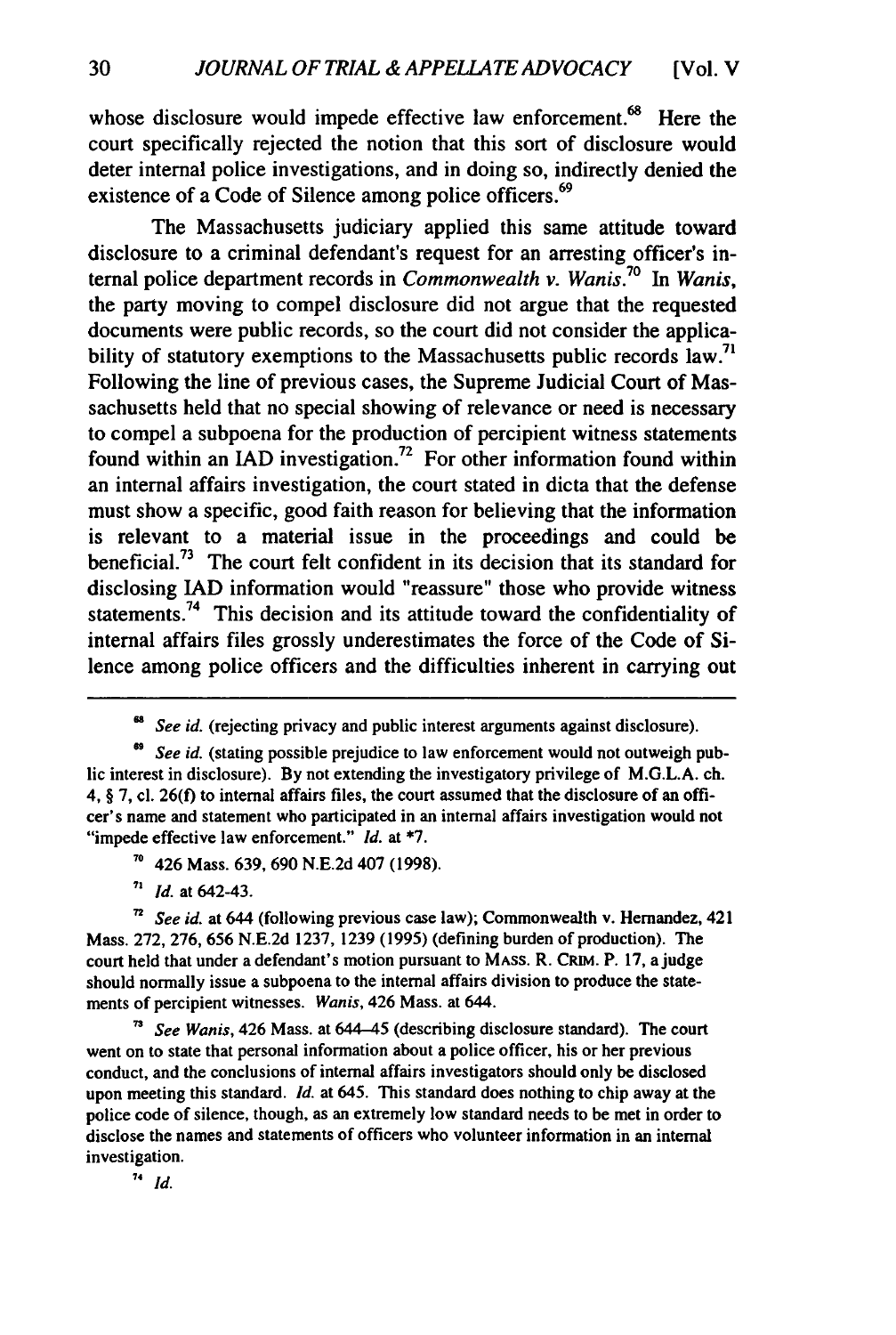an internal affairs investigation.<sup>75</sup> One possible solution to this situation would be to extend a statutory privilege similar to those found in the federal public records statute in order to raise the standard to be met before a court could disclose IAD files.<sup>76</sup>

#### VI. A MASSACHUSETTS STATUTORY LAW ENFORCEMENT PRIVILEGE

While the Massachusetts legislature and judiciary have promoted the disclosure of public records in recent decades, the federal government has expanded the privilege for confidential sources of law enforcement agencies.<sup>77</sup> In order to qualify for the exemption under the federal statute, the information must have been provided under an express or implied condition of confidentiality.<sup>78</sup> An implied confidentiality is determined by weighing the nature of the crime involved, the relation of the source to the crime, and the risks of retaliation, harassment, or reprisal to the informant should his or her identity be disclosed.<sup>79</sup> While the federal statute acts as a blanket exemption once this test has been met, some

**,** *See* Wolfe v. Massachusetts Port Auth., **366** Mass. 417,421, **319 N.E.2d** 423, 426 n.3 (1974) (explaining how **1973** amendment to **MASS. GEN. LAWS ANN.** ch.4, § **7, cl. 26** broadened scope of what constitutes public record); *supra* notes 34-43 and **52-72** (tracking judicial trend toward disclosure). *Compare* **5** U.S.C.A. § **552(b)(7)(D)** (West **1985)** (offering more limited confidential privilege) *with* **5 U.S.C.A.** § **552(b)(7)(D)** (West **1998)** (expanding exemption to include states, local, foreign, or private agencies offering information on confidential basis). **The 1986** amendment to the statute lightened the burden of proof on the government from showing that disclosure would reveal the identity of a confidential source to showing that disclosure "could reasonable be expected to disclose" informant identity. Providence Journal Co. v. United States Dept. of the Army, **981 F.2d 552,** 564 **(1st** Cir. **1992).** *See also* Irons v. Federal Bureau of Investigation, **811 F.2d 681, 687 (1** st Cir. **1987)** (explaining congressional intention of amendment).

**78** *See* United States Dept. of Justice v. Landano, **508 U.S. 165, 172 (1993)** (stating that circumstances under which information is provided rather than type of information is controls); Ortiz v. United States Dept. of Health and Human Services, **70 F.3d 729, 733-34** (2nd Cir. **1995)** (defining understanding of confidentiality requirement).

*<sup>71</sup>See Ortiz,* **70 F.3d** at **733-34** (listing factors considered to determine implied confidentiality). Courts will employ in camera review to weigh these factors. *Id.*

*<sup>75</sup> See infra* note 86 (stating effects of disclosure on police investigations).

**<sup>76</sup>** *See infra* note 77 (providing overview of federal public records disclosure standard).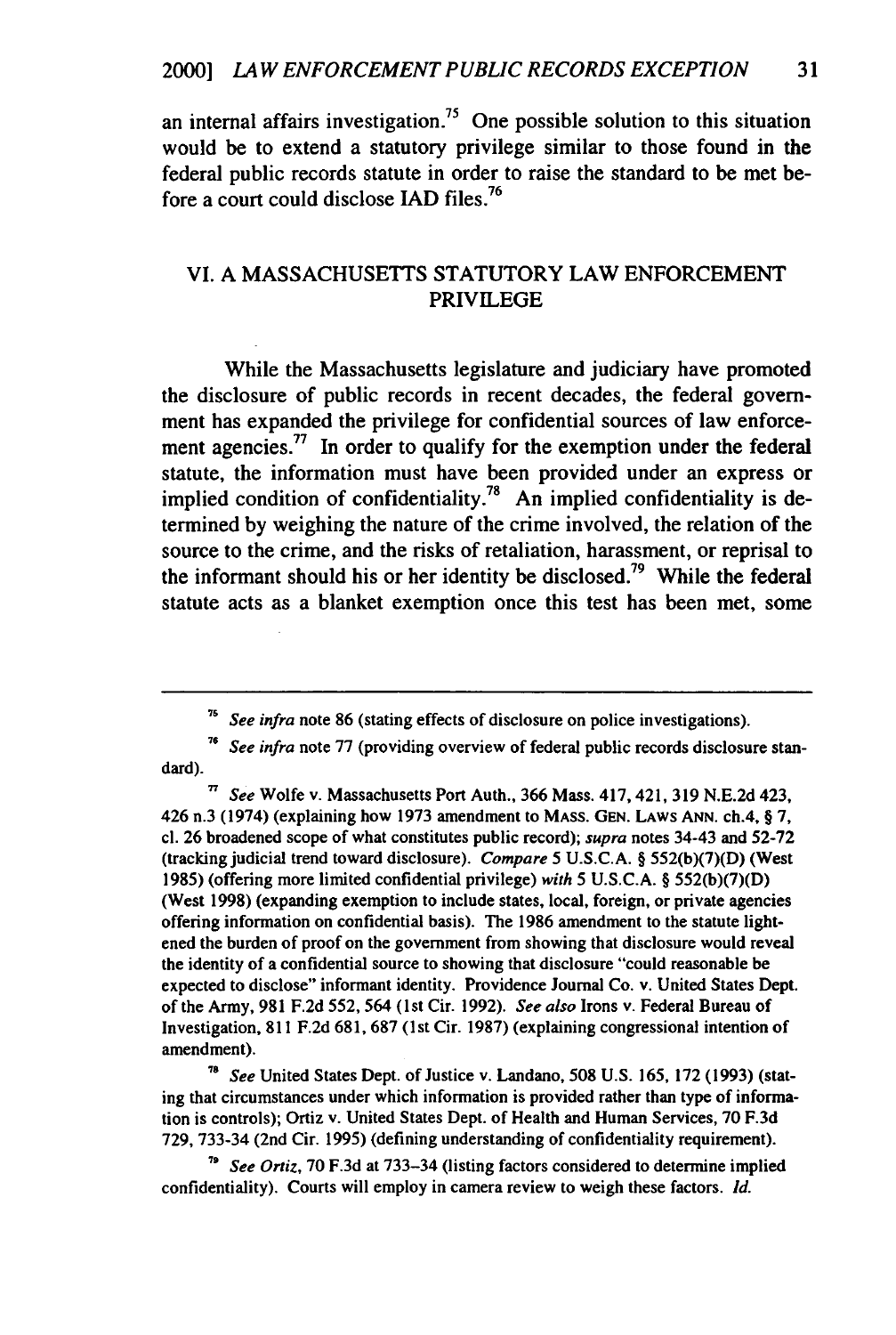individual states have extended more limited exemptions for the treatment of police department internal affairs files.<sup>80</sup>

California's statutory police privilege, found in the state's penal code, creates a presumption of confidentiality for internal affairs files.<sup>81</sup> This presumption may be overcome **by** a litigant who can show that the information sought is relevant to the lawsuit in question.<sup>82</sup> Courts employ in camera inspection to balance the defendant's needs with the privacy interests of the police officer in question. $83$  Even when the defendant has met his or her burden for disclosure, courts have interpreted the "good cause" requirement found in the evidence code exception to limit disclosure to only minimal information.<sup>84</sup>

The State of New York extends a privilege to police internal affairs files somewhat similar to that of California.<sup>85</sup> The New York

*See* City of Hemet v. Superior Court, **37** Cal. **App.** 4th 1411, 1425, 44 Cal. Rptr. 2d 532, 541 (1995) (illustrating relevancy burden).

*'3 See* City of Santa Cruz v. Municipal Court, 49 Cal. 3d 74, **81** (1989) (describing balancing test to compel disclosure).

*" See* Kelvin L. v. Superior Court, 62 Cal. App. 3d 823, 828-29 (1976) (interpreting "good cause" requirement in California statute). CAL. EviD. CODE § 1043(b)(3) (West 1999). The California Evidence Code states in pertinent part: "Affidavits showing good cause for the disclosure or the discovery sought, setting forth the materiality thereof to the subject matter involved in the pending litigation and stating upon reasonable belief that the governmental agency identified has the records or information from the records." *Id.*

<sup>86</sup> N.Y. CIV. RIGHTS LAW § 50(a) (West 1999). Section 50 codified the case law in this area and provides in pertinent part that:

> (1) Personnel records of the police and fire departments are not subject to inspection without the written consent of the officer except as mandated by a court order. (2) Prior to the issuance of such an order, the judge must review the request to determine if there is sufficient factual basis to warrant the production of the file for review **by** the court. **(3)** If after such a hearing, the judge finds sufficient basis, the sealed file will be sent to the judge for review to determine whether the records are relevant and material to the action. Upon such a

*See Providence Journal,* **981** F.2d at 566 (illustrating limited exemptions in Rhode Island). Whether or not disclosure would identify a confidential source is irrelevant so long as the information is provided under a condition of confidentiality. *Id.*

**<sup>8</sup>a CAL. PENAL CODE** § 832.7(a) (West 1999). The California code provides in pertinent part: "Peace officer personnel records maintained **by** any state or local agency pursuant to Section 832.5, or information obtained from these records, are confidential and shall not be disclosed in any criminal or civil proceeding except **by** discovery pursuant to Sections 1043 and 1046 of the Evidence Code." *Id.*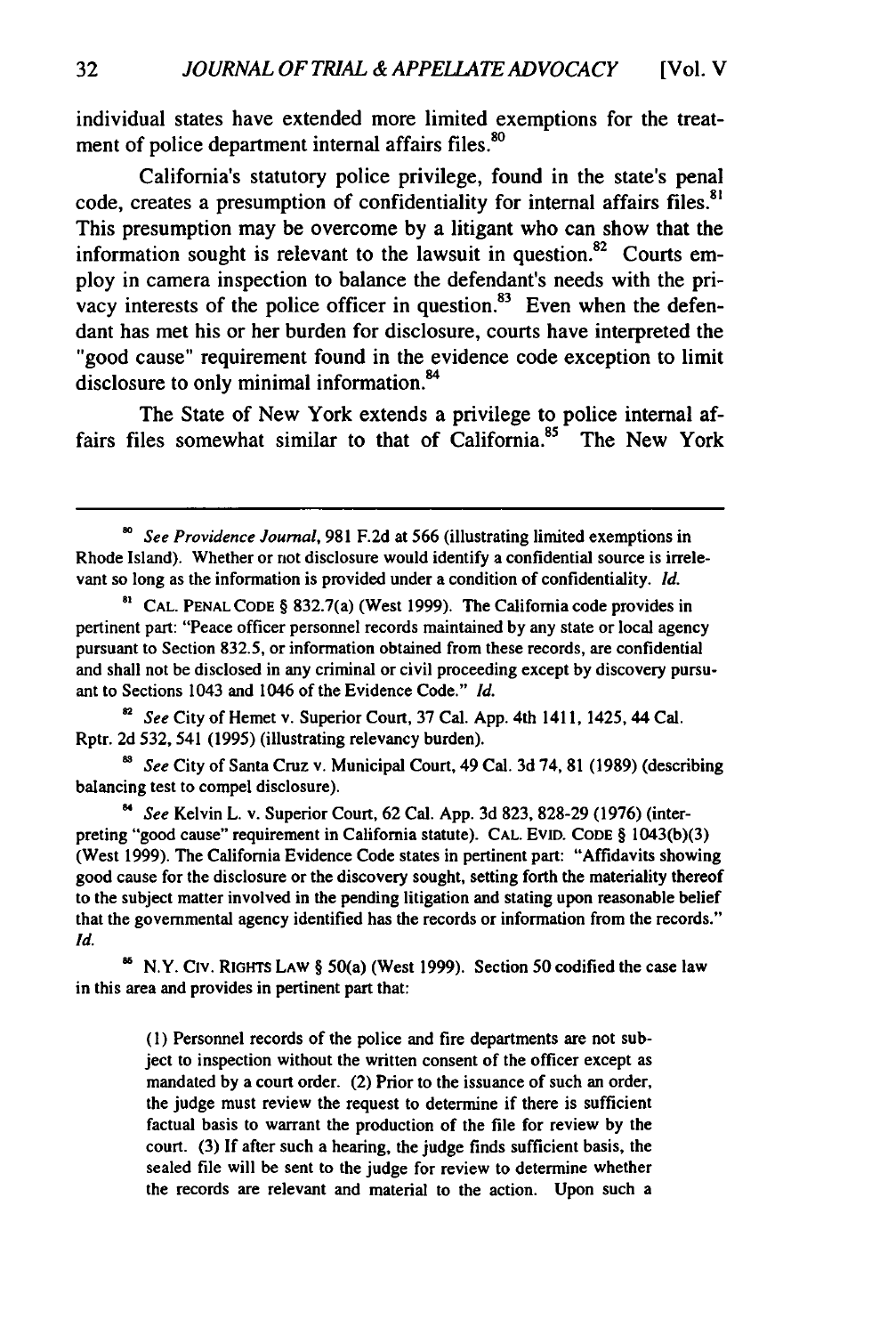privilege is intended to balance the constitutional rights of the accused with the interests of law enforcement agencies. $86$  In order for a defendant to breach the confidentiality of internal affairs records, the defendant must first make a clear factual showing that disclosure is warranted.<sup>87</sup> This requirement is to insure the defendant's request is not "merely a desperate grasping at a straw." $88$  If this threshold requirement is met, the court will then perform an in camera review of the files to determine if the disclosure of relevant and material information is to be allowed.<sup>89</sup> Through this threshold requirement, New York's exemption works to balance the state's interest in maintaining confidentiality with the interests of the defense.<sup>90</sup>

Should Massachusetts enact an exemption for police personnel *I* internal affairs files, the procedural guidelines for disclosure would be shaped by recent case law.<sup>91</sup> In *Commonwealth v. Bishop*,<sup>92</sup> the Massa-

> finding the court shall make relevant and material portions of the record available to the requesting parties.

*Id.*

*See* People v. Gissendanner, 48 N.Y.2d 543, 548 (1979) (illustrating interests balanced by New York statute). In its holding, the court recognized:

> the tension between the constitutionally based rights of an accused to confront and cross-examine adverse witnesses on the one hand, and the interest of the state and its agents in maintaining confidential date relating to performance and discipline of police on the other. Among other values the latter is said to serve are the maintenance of police morale and the encouragement of both citizens and officers to cooperate fully without fear of reprisal or disclosure in internal investigations into misconduct.

#### *Id.* at 547- 48.

**<sup>87</sup>***See* N.Y. Civ. RIGHTS LAW § 50(a)(2) (defining standard for threshold inquiry of internal police files).

*Gissendanner,* 48 N.Y.2d at 550.

*See* N.Y. Civ. **RIGHTS** LAW § 50(a)(3) (describing proper use of in camera review to determine disclosure); People v. Shakur, 648 N.Y.S.2d 200, 205 (1996) (synthesizing New York process of disclosure). In *Shakur,* defendants requested to review the personal files of "any law enforcement agent who participated in the investigation" of charges of sexual assault. *Id.* The court characterized defendants' request as "boilerplate" and without merit as no reason was given to believe the requested police files contained information helpful to the defense. *Id.*

*" See Shakur,* 648 N.Y.S.2d at 205 (demonstrating need to meet threshold requirement).

*9' See infra* notes 92-106 (describing procedural guidelines for disclosure).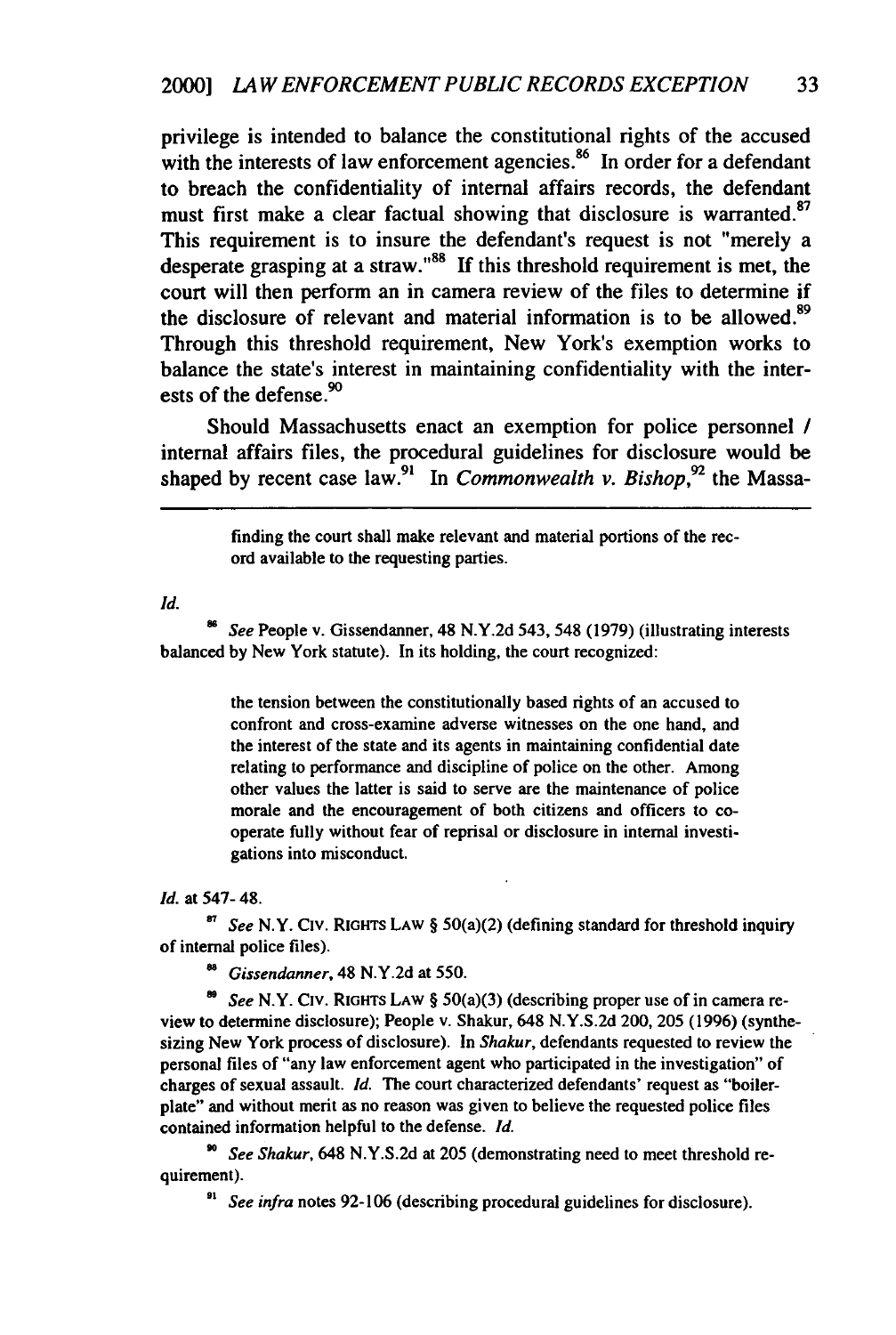chusetts court followed the attitude of the New York courts that defendants should not be allowed to embark on random fishing expeditions in their examination of privileged sexual assault records.<sup>93</sup> Bishop set out a five-step process by which a defendant may request the discovery of a sexual assault victim's confidential information.<sup>94</sup> First, the judge determines whether the requested information is protected by privilege.<sup>95</sup> Second, if the documents fall under a privilege, the moving party's request must indicate that the materials are relevant to an issue in the case, and if so, the judge will conduct an in camera review to limit the documents to those which are relevant. $96$  Third, the judge allows both the prosecutor and defense counsel to review relevant documents to determine whether disclosure is necessary for the defense.<sup>97</sup> If this burden is met, the judge will permit the disclosure of those portions of the records necessary for the preparation and assertion of the defense.<sup>98</sup> The final stage of this process is the judge's determination at trial as to the admissibility of the documents in question.<sup>99</sup>

The 1996 case of *Commonwealth v. Fuller*<sup>100</sup> expanded the application of the *Bishop* test while clarifying its standards.<sup>101</sup> First, the *Fuller* court held that the *Bishop* standard and protocol should be applied to the disclosure of any privileged records.<sup>102</sup> The court then stated that the *Bishop* "likely to be relevant" standard for in camera inspection was

*See id.* at 181-84 (outlining five-step discovery procedure).

<sup>95</sup> See id. at 181(illustrating first step of Bishop test).

**9** *See id.* at 182 (utilizing in camera review to determine validity of relevancy claim).

*<sup>97</sup>See Bishop,* 416 Mass. at 182 (describing prosecution and defense review of documents).

*<sup>98</sup>See id.* at 183 (illustrating minimal disclosure).

*" See id.* (illustrating judge's role of determining admissibility). *See also* Adrienne Kotoski, Note, *How Confidential is this Conversation Anyway?: Discoverability of Exculpatory Materials in Sexual Assault Litigation,* 3 SUFFOLK **JOURNAL** OF TRIAL **AND APPELLATE ADVOCACY,** 65, 81-83 (1998) (discussing five steps of Bishop test).

**'00** 423 Mass. 216 (1996).

<sup>101</sup> See infra notes 102 and 104 and accompanying text (broadening application and tightening *Bishop* standard).

*'02 See Fuller,* 423 Mass at 224 (expanding application of Bishop test). The court stated that Commonwealth v. Rape Crisis Program of Worcester, Inc., 416 Mass. 1001 (1993) "plainly indicates that this court intended the *Bishop* standard and protocol to apply when a defendant seeks access to any privileged records." *Id.*

<sup>&</sup>lt;sup>92</sup> 416 Mass. 169, 617 N.E.2d 990 (1993).

*See id.* at 182, 617 N.E.2d at 997 (quoting language of Gissendanner decision in defining parameters of defendant access).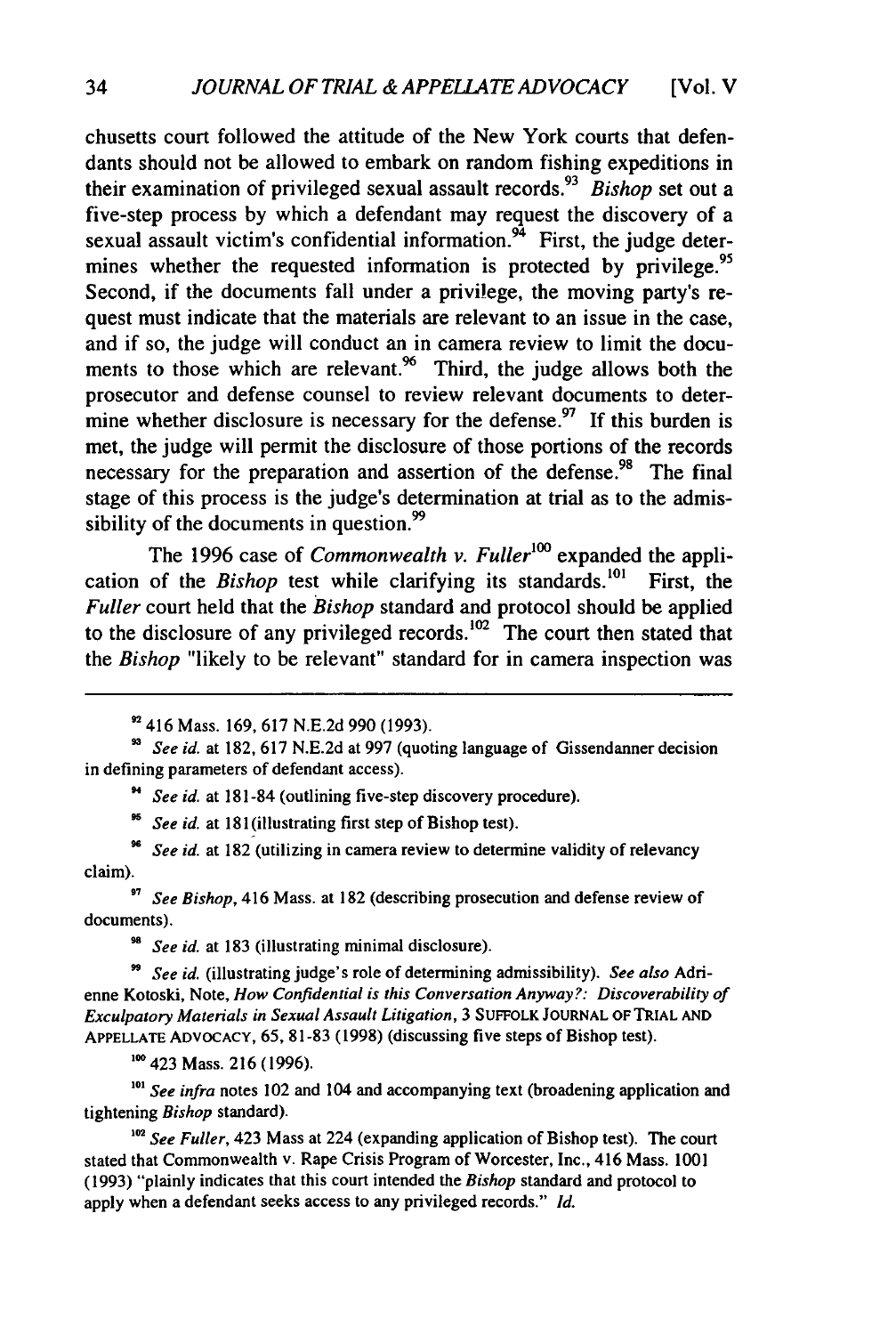too broad and would result in almost automatic production of privileged records for review.<sup>103</sup> The court in *Fuller* raised the standard for in camera review by requiring a showing of "good faith, specific, and reasonable basis for believing that the records will contain exculpatory evidence which is relevant and material to the issue of the defendant's guilt."<sup>104</sup> The *Fuller* court intended this new standard to balance the interests of both sides while recognizing the authority of a statutory privilege.<sup>105</sup> This line of cases reveals a growing recognition within the Massachusetts judiciary of the need for confidentiality in order to promote a public interest.<sup>106</sup>

#### VII. CONCLUSION

As issues of police misconduct gain more public attention, police departments have become more conscious of the need to be proactive and self-regulating. A statutory privilege to protect the confidentiality of an internal affairs investigation would elevate the *Wanis* standard while protecting a defendant's constitutional rights. By enacting a statutory privilege for police personnel **/** internal affairs files, both police officers and civilians may more readily break the Code of Silence and cooperate with an internal investigation. By identifying potential problem officers, a law enforcement agency may serve the public interest by taking appropriate action before an incident of gross police misconduct occurs.

*John Joseph Powers, Jr.*

<sup>&</sup>lt;sup>103</sup> See Fuller, 423 Mass. at 225 (holding standard too flexible).

**<sup>&#</sup>x27;" See** id. at 227 (defining new standard); Kotoski, *supra* note 99 at 88 (explaining *Fuller* shift in Bishop standard).

**<sup>06</sup>** *See* Fuller, 423 Mass. at 226-27 (explaining balancing of interests in disclosure).

**<sup>106</sup>See** Commonwealth v. Bishop, 416 Mass. **169,** 176, **617** N.E.2d 990, 997 (1993) (describing possible chilling effect of disclosure of sexual assault materials on victims).